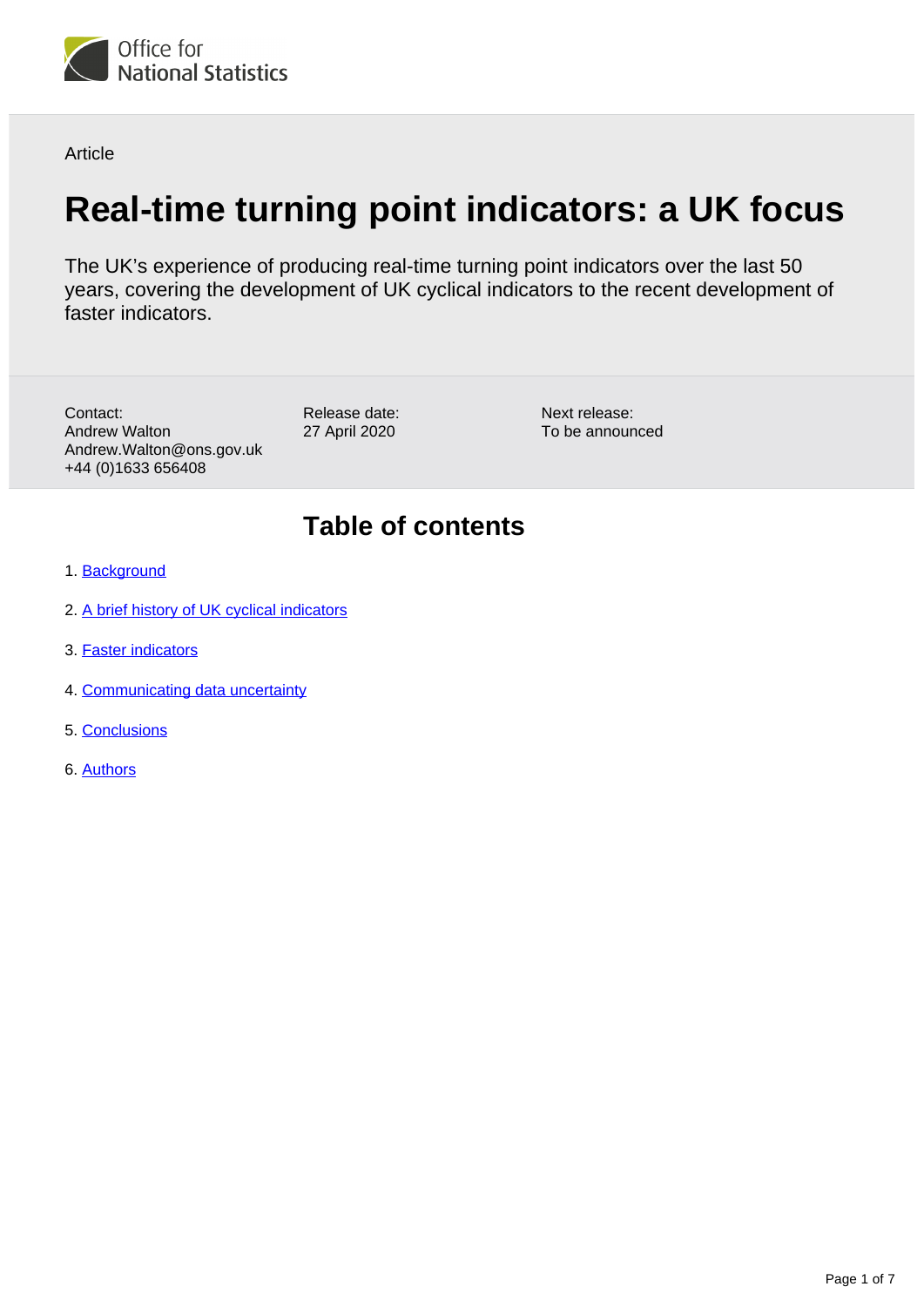# <span id="page-1-0"></span>**1 . Background**

One of the major challenges for economists and policymakers is the ability to identify turning points, particularly in real time. This not only reflects the lag between the publication of official estimates and the period to which those figures refer, but also the inherently increased levels of uncertainty around such points in the cycle. With limited information available in real time, it is hard to assess whether a new estimate reflects a change in the trend or is merely volatility around the existing trend. There also can be increased scope for data revisions, complicating the ability to identify turning points.

This helps explain why users look at a wide range of coincident and leading indicators. These include those that tell us what is taking place now and those that tell us more about what might take place in the future, which may contain news on the state of the economy. The recent increase in the volume of data and technological capacity to handle such information has increased the potential to develop real-time indicators. One of the main recommendations of the [Independent Review of UK Economic Statistics](https://assets.publishing.service.gov.uk/government/uploads/system/uploads/attachment_data/file/507081/2904936_Bean_Review_Web_Accessible.pdf) was to "explore the potential for using new techniques of collecting and analysing big data" in helping develop real-time indicators of economic activity.

The Economic Statistics Centre of Excellence (ESCoE) has carried out a review of international practices, investigating the range of [real-time turning point indicators](https://www.ons.gov.uk/economy/nationalaccounts/uksectoraccounts/articles/realtimeturningpointindicators/2020-04-16) that are published by National Statistical Institutes (NSIs). It finds that there are many indicators that are compiled and produced but that there are also a range of communication practices that NSIs engage in.

This article provides more information about the experience of the UK over the last 50 years, providing an overview of the development of UK cyclical indicators in the 1970s to the recent development of "faster indicators" that explore the potential of administrative and alternative information. This has taken on prominence in recent weeks as economists look to understand the ongoing impacts from the coronavirus (COVID-19) pandemic and how countries are responding to contain the virus. There has been an increase in demand for developing indicators that offer real-time insights into how this will impact on particular industries, how private and public spending will be affected, and how the returns to labour and capital will be hit.

We also show how we are proposing to respond to the challenge of communicating [uncertainty](https://www.ons.gov.uk/methodology/methodologytopicsandstatisticalconcepts/uncertaintyandhowwemeasureit#what-is-uncertainty) around turning points, which has yet to be formally implemented by other NSIs. We then conclude with how we are looking to take this research forward in improving how we track movements in the UK economy closer to real time.

# <span id="page-1-1"></span>**2 . A brief history of UK cyclical indicators**

In the UK, we do not publish turning point indicators. But this has not always been the case. The Central Statistical Office (CSO) - the forerunner to the Office for National Statistics (ONS) - published a range of cyclical indicators from the mid-1970s, in response to the increasing focus on business cycles. The initial research identified around 150 indicators. A wide range of criteria were applied in selecting the final indicators, which included:

- exhibiting cyclical behaviour
- showing conformity with the "reference cycle" (that is, the peaks and troughs of these indicators should match the turning points in the economic cycle)
- displaying relevance to the underlying state of the economy
- placing emphasis on leading indicators
- covering a wide range of industries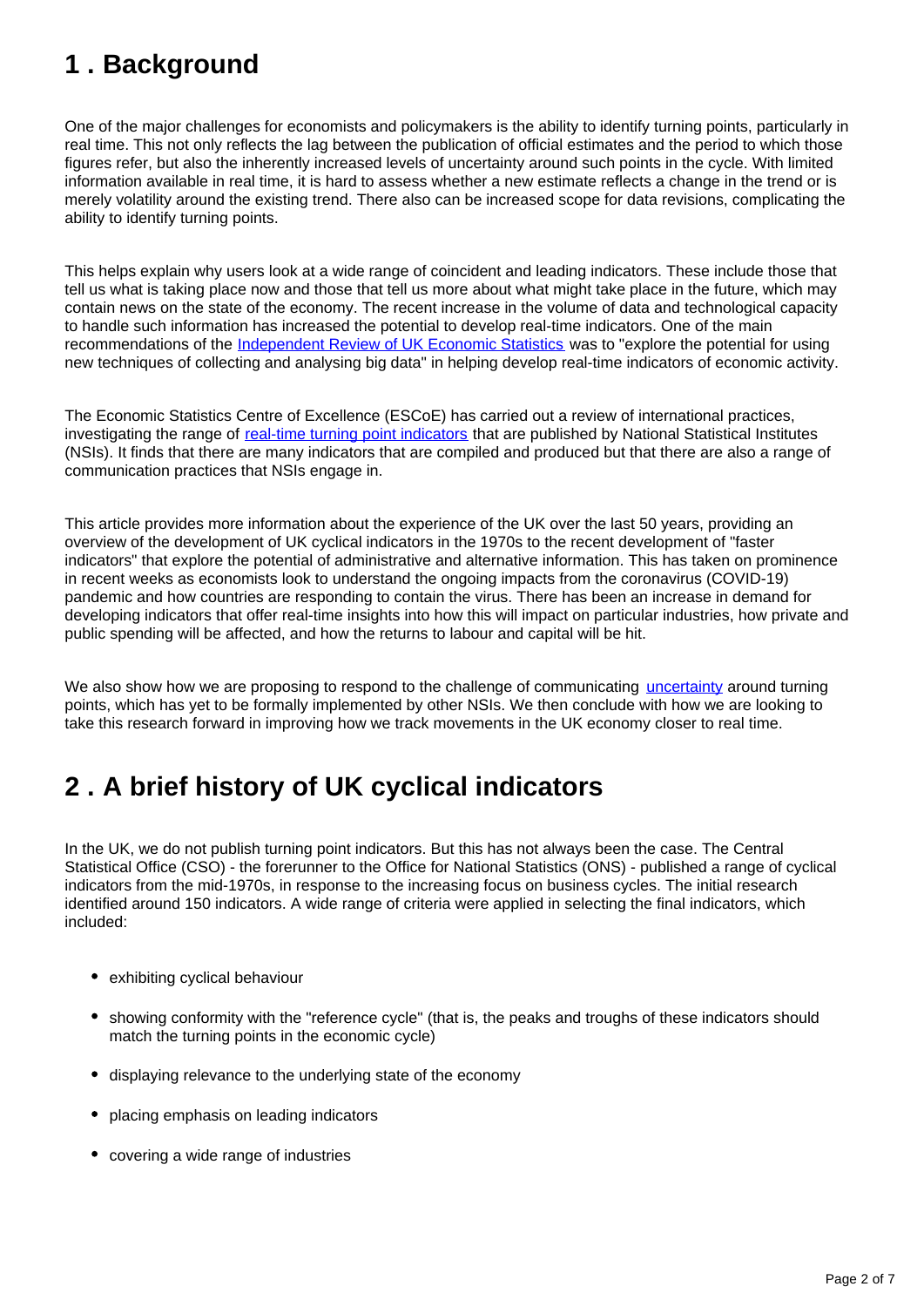These were then produced as composite indicators, based on their timing classification (that is, whether these indicators were leading, coincident or lagging in nature) as this would be less impacted by irregular movements in individual indicators.

While proposed developments were put forward to help improve the forecasting power of these indicators, there was a reluctance for these to be implemented given that there was some concern that the changes would be "akin to forecasting levels of gross domestic product (GDP)", and these were discontinued in the 1990s.

Another main concern was the range of indicators would typically be selected based on how these performed at turning points. However, given that there are only a limited number of points in the economy to look at, the news content of these cyclical indicators would likely vary from one cycle to the next and there was no clear consensus on the optimal mix of indicators. It was recognised that in-depth research would need to be undertaken such that that "the indicators are maintaining their relationship with GDP" and that a "continuous investigation of the alternatives" would be required. The changes in these cyclical indicators should reflect changes in the economy. This might also explain why these indicators were able to track broad movements in the cycle, if selected ex-post, but the real-time performance of the indicators was not as robust.

The conceptual construction of these cyclical indicators was based on the prior that the economic cycle would last for a fixed five-year period, which was also a concern. However, history has shown that the profile of the cycle is not fixed; the change in the structure of the UK economy over time helps explain why the length of the cycle has changed over time. It is only in hindsight that the length can be identified, so this would always be a challenge in producing real-time cyclical indicators. Given that this detrending and smoothing process could also impact on the statistical properties of these indicators, the robustness of these cyclical indicators was challenged, especially as this could lead to an apparent cycle being identified.

### <span id="page-2-0"></span>**3 . Faster indicators**

#### **Recent history**

One of the main themes of the [Independent Review of UK Economic Statistics](https://assets.publishing.service.gov.uk/government/uploads/system/uploads/attachment_data/file/507081/2904936_Bean_Review_Web_Accessible.pdf) is how "the volume of data - both public and private - that can be employed in principle in measuring the economy, together with the technological capacity for handling it, has exploded as a result of the digital revolution". It highlights how there is now much more potential to collect and analyse "big data". This could offer new insights into "nowcasting". And given the challenges of identifying turning points in real time, the ability to produce faster indicators that might provide a useful signal can be particularly insightful to producers and users.

In 2019, the UK produced its first set of "*faster indicators*". This was the first for a National Statistical Institute (NSI), in response to the challenge of producing outputs that meet the growing demand for more timely information. These indicators have the potential to allow for early identification of large changes in the UK economy, and include:

- [Value Added Tax \(VAT\) returns:](https://datasciencecampus.ons.gov.uk/projects/faster-indicators-of-uk-economic-activity-value-added-tax-returns/) we have constructed diffusion indices of reported turnover and expenditure data, while also tracking changes in VAT reporting behaviour
- [shipping](https://datasciencecampus.ons.gov.uk/projects/faster-indicators-of-uk-economic-activity-shipping/): we have produced indicators of the time spent in port by ships, and the frequency of visits to ports, for the 10 largest ports in the UK; these indicators are likely to be important in supplementing our understanding of international trade activity
- [road traffic](https://datasciencecampus.ons.gov.uk/projects/faster-indicators-of-uk-economic-activity-road-traffic-data-for-england/): we have developed indicators of average traffic counts and average traffic speeds for the whole of England and 13 main English ports, which has the potential to improve our understanding of domestic and international trade in goods in the UK economy for localised geographies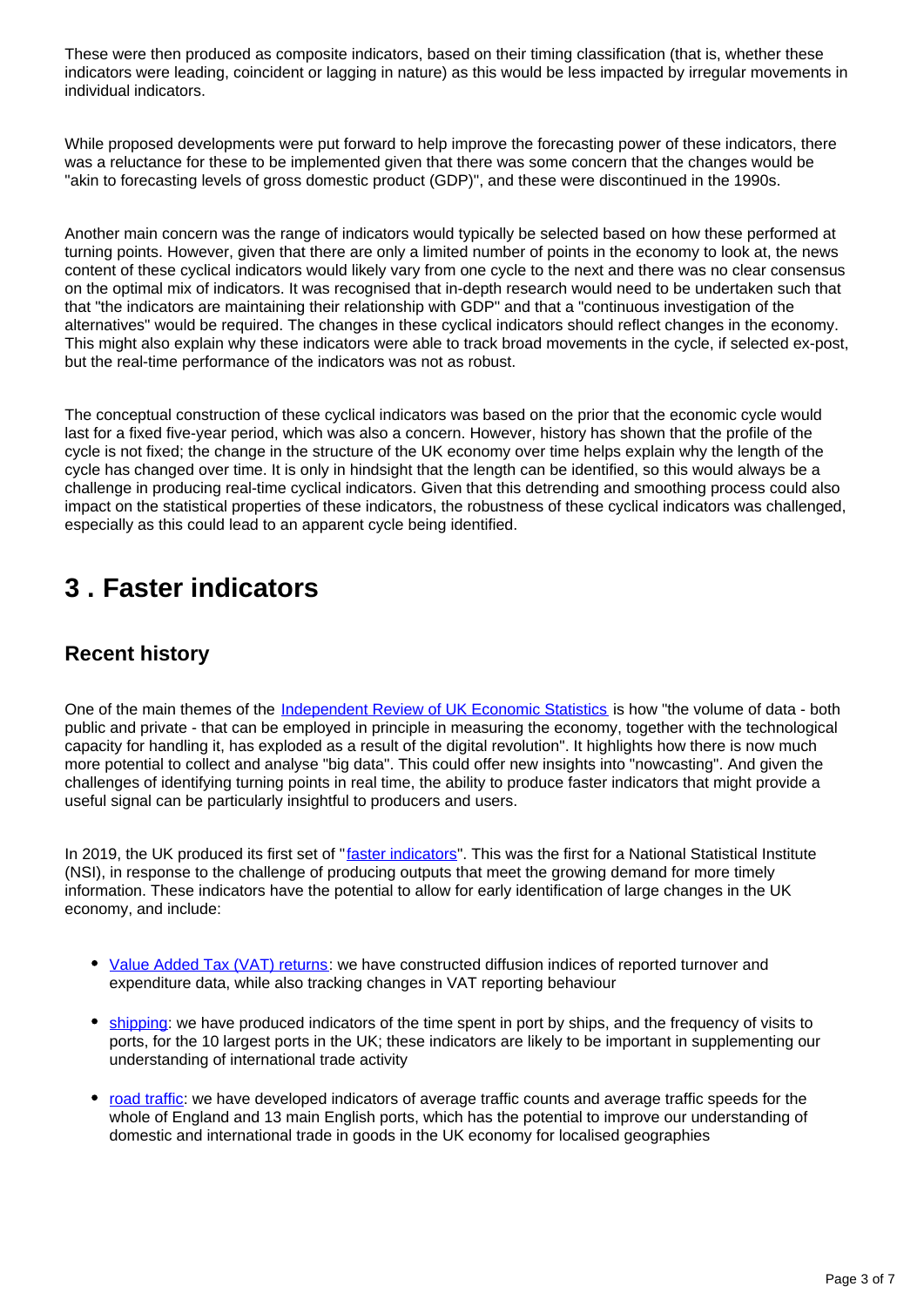The volume, timeliness and frequency of such information is integral in its ability to provide an early picture of the state of the economy. It may therefore aid policymakers in their ability to keep a close to real-time view of developments. These indicators may have the power to improve the performance of nowcasting or forecasting models. For example, [recent analysis](https://datasciencecampus.ons.gov.uk/projects/faster-indicators-of-uk-economic-activity-value-added-tax-returns/) finds that the VAT returns offer "promise for indicating large changes in the economy quickly", as the turnover diffusion index estimate for Quarter 2 (Apr to June) 2008 recorded a fall in activity, five months before the official gross domestic product (GDP) estimate first recorded such a contraction in real time.

One feature of the VAT-based indices that is also relevant is that it is constructed as a diffusion index. These indices focus on whether that indicator is trending upward or downward, rather than the magnitude of that change. That is, it captures the proportion of firms that report an increase or decrease in activity from one period to the next. These are commonly used in unofficial indicators, such as business surveys, and are often considered as an indicator of the breadth of change. There are times when it picks up a mid-expansion-slowdown or a false signal. However, these can be particularly useful in identifying major turning points, where cyclical changes in the economy are likely to be impacting on a large proportion of businesses. Given that there can be more emphasis on looking at a range of indicators in turning point analysis, we now produce a "heatmap" to help users look across the range of VAT indicators that are available. The heatmap captures the extent to which the VAT indices are from their long-run average, which can be useful in seeing whether there is a common signal and to identify changes in particular VAT indicators.

#### **Coronavirus (COVID-19)**

The need for timely and high-frequency information on the state of the economy has become particularly heightened in recent weeks in response to the coronavirus (COVID-19) pandemic. The spread of the virus and the measures being taken to contain it are expected to have a large adverse impact on the UK and global economy this year. This highlights the potential for developing leading and coincident indicators in helping policymakers and economists track the impacts in a timely manner, to improve our understanding of how these effects will play out.

The latest projections produced by the *International Monetary Fund (IMF)* forecast a fall in the global economy of 3.0% this year, while the UK is expected to contract by 6.5%; these would be larger effects than those experienced in the 2008 financial crisis. The IMF cites the effects of "infections reduce labor supply", "quarantines, regional lockdowns, and social distancing ... curtail mobility" and that "workplace closures disrupt supply chains and lower productivity". It also highlights how the effects of "layoffs, income declines, fear of contagion, and heightened uncertainty" will weigh on GDP this year. In producing a "reference" scenario  $1$ , the [Office for Budget Responsibility \(OBR\)](https://cdn.obr.uk/Coronavirus_reference_scenario_commentary.pdf) finds that UK GDP might fall by as much as 35% in Quarter 2 (Apr to June) 2020. These anticipated effects on the UK economy are based on the effects of reducing the demand for goods and services and the impact on the ability of businesses to supply those goods and services.

Understanding the channels through which the UK economy is likely to be impacted will help identify which close to real-time indicators have the most potential. For example, there is likely to be a reduction in the supply of labour; this could be because workers are asked to stay at home or they choose to do so to care for relatives or through fear of being exposed. Wider containment efforts may lead to lower capacity utilisation within firms. The disruptions to production processes will likely have knock-on impacts through global supply chains, likely leading to lower production of final and intermediate products. The potential reduction in income and spending as well as the impacts of heightened uncertainty of business and consumer confidence may weigh on private demand, as will any tightening in financial conditions.

Given the lack of official estimates available at this stage, there is much interest in compiling high-frequency indicators that have the potential to provide an early sign of how the UK and global economy has been impacted so far. These would complement the range of business surveys published elsewhere in the UK. [Social distancing](https://www.gov.uk/government/publications/covid-19-guidance-on-social-distancing-and-for-vulnerable-people/guidance-on-social-distancing-for-everyone-in-the-uk-and-protecting-older-people-and-vulnerable-adults) has been introduced worldwide in an effort to reduce the transmission of COVID-19, and there is scope in looking at real-time indicators to see how this enforced change in consumer and business behaviour is impacting on economic activity. For instance, card payments may offer insights on a change in spending patterns by households, while it might be possible to corroborate that effect on the output produced of those industries that are most likely to be impacted. For example, economic commentators have commented on how these restrictions have led to a fall in the number of restaurant bookings, a decline in the volume of electricity consumption and a reduction in global daily flight numbers.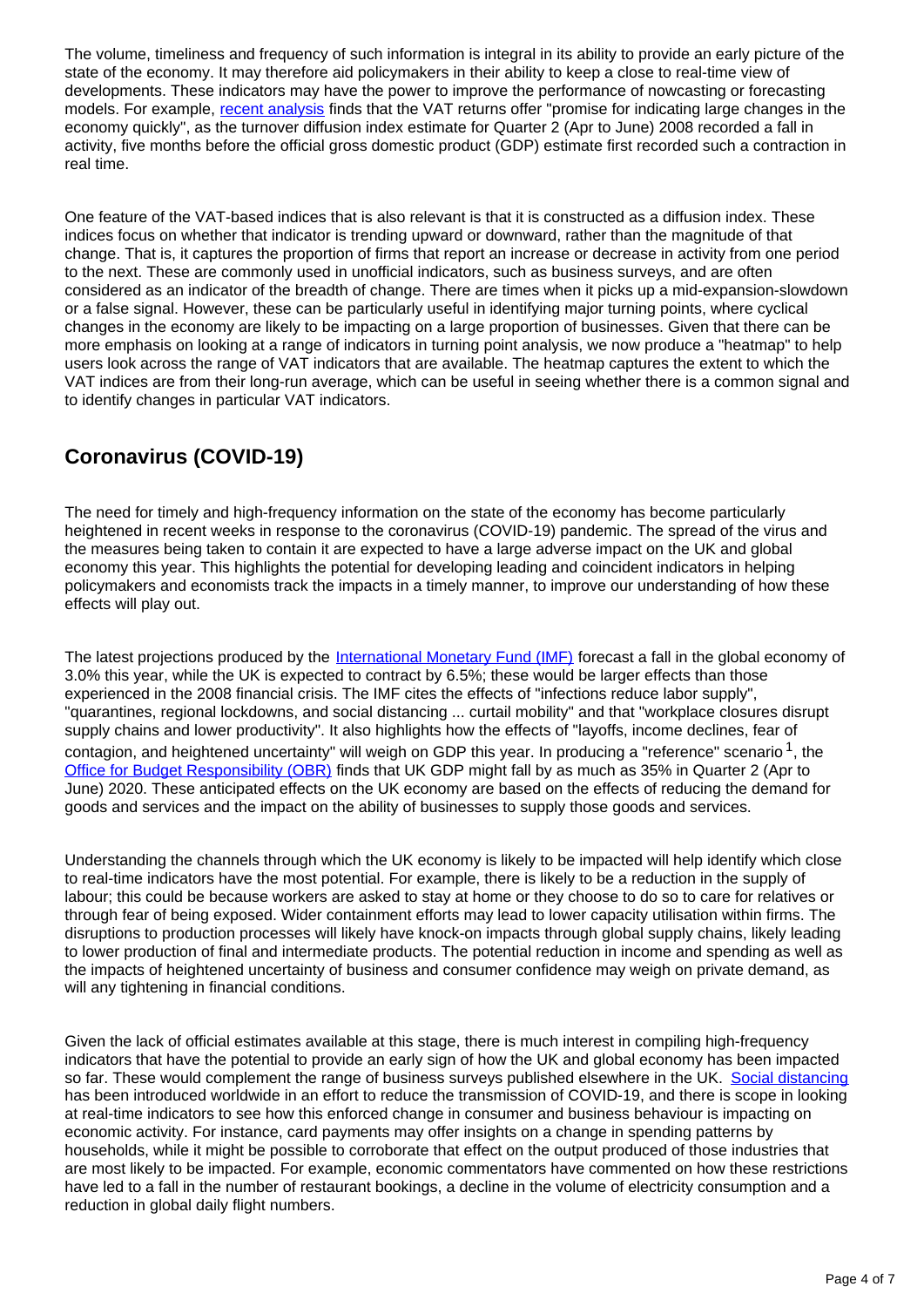Recent research by the Economic Statistics Centre of Excellence (ESCoE) found that business surveys are one of the most popular ways for NSIs to produce leading indicators. This allows business managers to provide information about their order books and production plans, for example. We have tended not to conduct such surveys in the UK. However, given recent developments, we are looking to deliver information to understand the impact of COVID-19 in close to real time. We have implemented the Business Impact of COVID-19 Survey (BICS), which will be carried out every fortnight over the coming months. This will provide qualitative information on turnover, workforce, prices and trade, helping policymakers and economists understand the effects on the UK economy in a more timely manner. Given the higher levels of uncertainty around recording some of these effects around such points in the cycle, these business surveys have the potential to offer further insights around these business dynamics.

For the [two-week period in mid-March,](https://www.ons.gov.uk/peoplepopulationandcommunity/healthandsocialcare/conditionsanddiseases/bulletins/coronavirustheukeconomyandsocietyfasterindicators/dataasat2april2020) the initial findings included how 45% of respondents reported that turnover was lower than expected for the time of year. There were also impacts on the labour market, as over a quarter of respondents commented that they were reducing staff levels and reducing the number of working hours. For those businesses that carry out international trade, over half of exporters and importers had reported that trade had been affected by COVID-19.

We have also developed [experimental](https://www.ons.gov.uk/methodology/methodologytopicsandstatisticalconcepts/guidetoexperimentalstatistics) weekly online price indices for several high-demand products. These were selected using anecdotal evidence on products that saw increased demand from consumers during the early stage of the pandemic, such as long-life food and health, household and hygiene products. Prices were scraped from several UK retailers and have the potential to provide timely indicators of the inflationary effects on these products, reflecting how demand and supply is likely to have been affected.

#### **Notes for: Faster indicators**

1. This is not to be considered a central forecast of what is most likely to happen; this is an illustrative scenario of what might happen if there is a three-month lockdown.

### <span id="page-4-0"></span>**4 . Communicating data uncertainty**

The challenge of identifying turning points in real time is further complicated by the scope of data uncertainty. Revisions<sup>1</sup> reflect the inherent trade-off between timeliness and accuracy in compiling estimates of gross domestic product (GDP). While these are an inevitable feature of producing timely estimates, revisions impact on the ability to identify turning points, which has been likened to "trying to aim at a moving target, without ever knowing if you really hit it". Recent analysis finds that the experience of the UK, and internationally, highlight that there is a tendency for revisions to be more pronounced at such points of the cycle, so there is scope to improve how we communicate data uncertainty.

The Government Statistical Service (GSS) sets out the principles of how to communicate information about the [level of uncertainty around official estimates](https://gss.civilservice.gov.uk/wp-content/uploads/2018/12/Communicating_Quality_Uncertainty_and_Change_for_publication.pdf). It highlights the role of "clear language and visualisation techniques" to help provide more user context of why estimates are subject to uncertainty and how this can impact on how figures should be interpreted. As such, producing quantitative measures<sup>2</sup> of uncertainty could be useful.

However, there has so far been little progress by National Statistical Institutes (NSIs) in looking to improve how such uncertainty is explicitly communicated. In the UK, we are explicit that GDP estimates are revised as part of the production process, reflecting the incorporation of new data and methodological improvements. We publish real-time versions of GDP and undertake [regular updates](https://www.ons.gov.uk/economy/nationalaccounts/uksectoraccounts/articles/analysisofgdprevisionsinbluebooks2019/2020-03-13) to show the extent to which early estimates are biased. While this provides users with some insights into the potential scale of revisions, this has never been formalised to the extent that it has quantified the uncertainty around the GDP point estimate.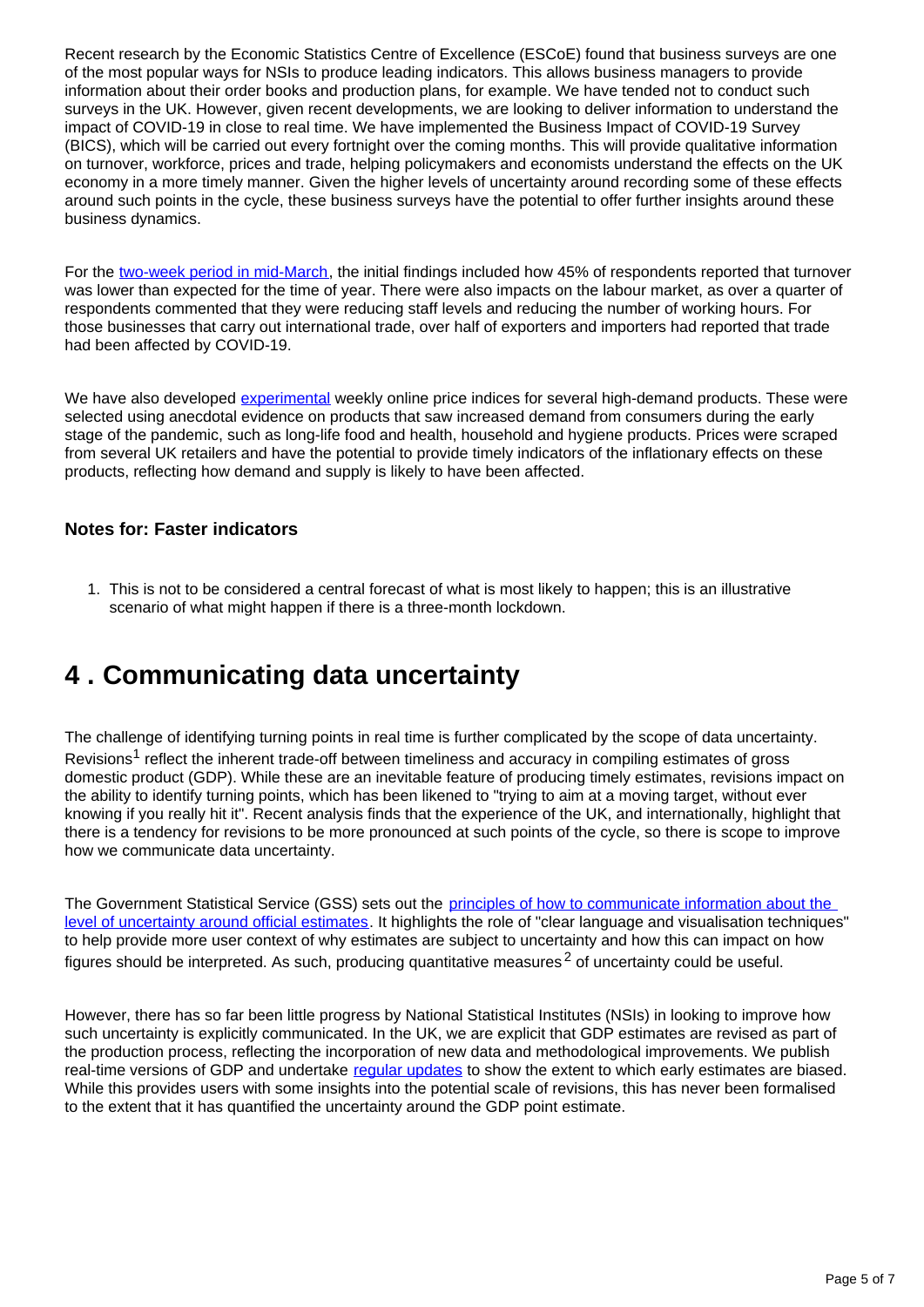As part of our efforts to *[improve public engagement](https://royalsocietypublishing.org/doi/pdf/10.1098/rsos.181870)*, we are considering whether to publish [confidence intervals](https://www.ons.gov.uk/methodology/methodologytopicsandstatisticalconcepts/uncertaintyandhowwemeasureit#confidence-interval)<sup>3</sup> around our latest point estimates. These show how likely it will be that the "final" GDP value will be outside these intervals, estimated using the statistical properties of past revisions, which are considered a proxy of data uncertainty today (Figure 1). We hope that this will help explain the challenges of identifying turning points in real time while also conveying that there is a range of possible outcomes. This might encourage further consideration of the wider range of information available in real time, including official and unofficial indicators of underlying activity in the real economy for those who are looking to track the performance of the economy.

#### **Figure 1: There is approximately a two-in-three chance that the "final" estimate will be within the confidence intervals**

**Confidence intervals and the first estimate of quarter-on-quarter gross domestic product (GDP) growth**

### Figure 1: There is approximately a two-in-three chance that the "final" estimate will be within the confidence intervals

Confidence intervals and the first estimate of quarter-on-quarter gross domestic product (GDP) growth



#### **Source: Office for National Statistics – Real-time turning point indicators: a UK focus**

#### **Notes:**

- 1. The 68% confidence intervals are based on statistical properties of revisions between the first and "final" estimate of gross domestic product (GDP), computed over a rolling 10-year window and applying a normal distribution.
- 2. These confidence intervals imply there is approximately a two-in-three chance that the "final" estimate will be within the estimated range.
- 3. Q1 equals Quarter 1 (January to March), Q2 equals Quarter 2 (April to June), Q3 equals Quarter 3 (July to September) and Q4 equals Quarter 4 (October to December).

#### **Notes for: Communicating data uncertainty**